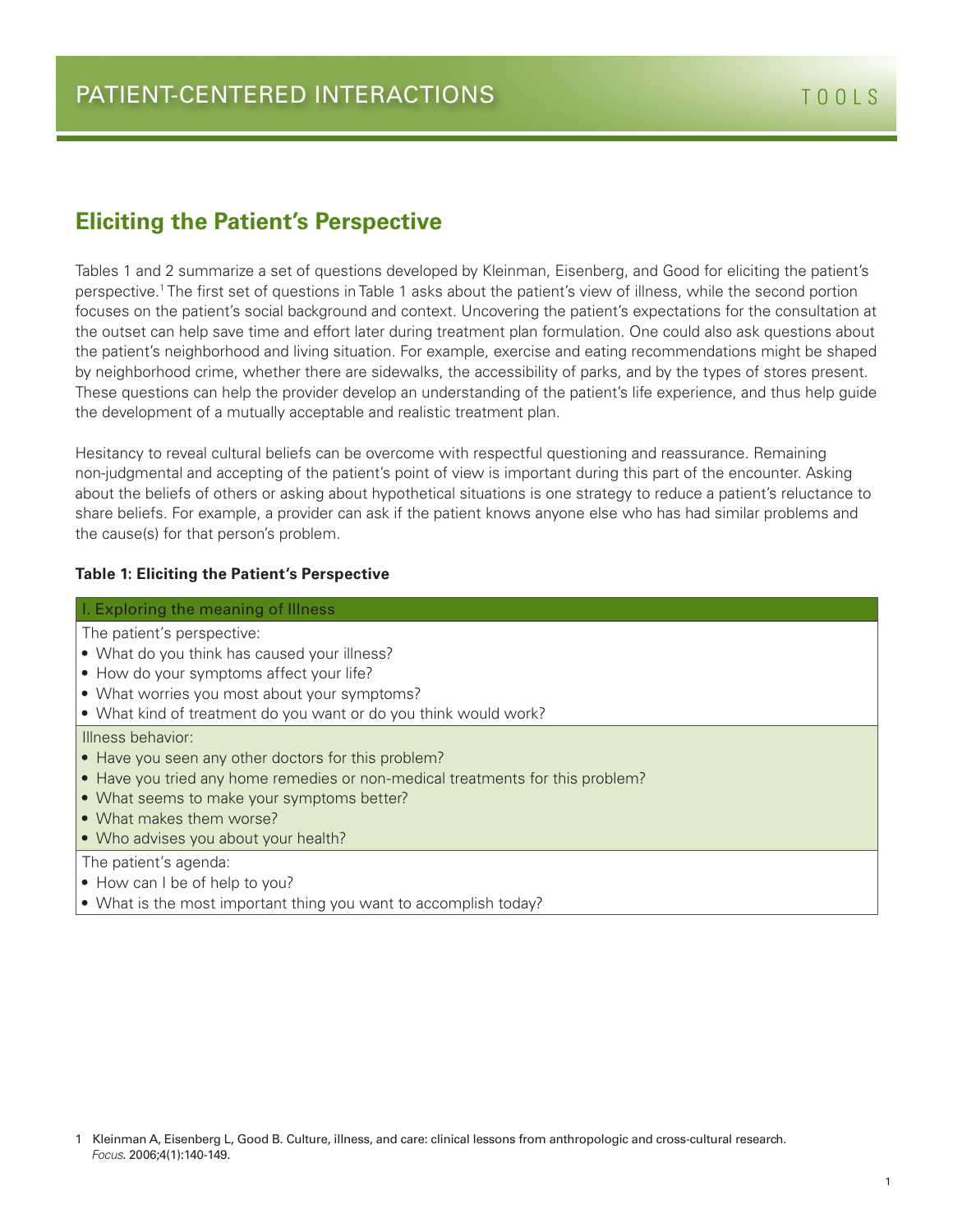| II. Social context                                                        |
|---------------------------------------------------------------------------|
| Background:                                                               |
| • Where are you from?                                                     |
| • What caused you to come to this country?                                |
| • Where were you born?                                                    |
| • How long have you lived here?                                           |
| Language:                                                                 |
| • What language do you speak at home?                                     |
| • How well do you speak English?                                          |
| • How well do you understand English?                                     |
| • How well do you read English?                                           |
| Literacy:                                                                 |
| . Do you usually need help reading the materials you get from the doctor? |
| • Is it difficult for you to fill out medical forms by yourself?          |
| • How many years of school did you complete?                              |
| Social support:                                                           |
| • Do you have family or friends you can call for help?                    |
| • How often do you get together with family or friends socially?          |
| • Do you belong to a church or social group?                              |
| Socioeconomic stressors:                                                  |
| • What is causing the most stress in your life?                           |

- **•** How do you deal with your stress?
- **•** Is money a problem in your life?
- **•** Have you ever skipped meals or had less to eat than you wanted due to lack of money?
- **•** Have you ever had to delay medical care or go without prescribed medications due to lack of money?

#### **Table 2: Negotiating a Diagnosis and Treatment Regimen**

#### I. Negotiating the diagnosis

- Determine how the patient's perspective differs from the biomedical model and how strongly the patient adheres to it.
- Describe the biomedical model using non-technical terms and using as much of the patient's terminology and conceptualization as possible.
- Determine the patient's degree of understanding and acceptance of the biomedical model.
- If conflict remains, re-evaluate core cultural issues and social context.

#### II. Negotiating the treatment plan

- Describe specific management options (e.g., test, treatments, or procedures) in non-technical terms.
- Provide a rationale for the plan.
- Prioritize management options.
- Determine the patient's priorities.
- Formulate and present a reasonable management plan incorporating the patient's priorities.
- Determine the patient's acceptance of the plan.
- If conflicts remain, focus on high priority items.